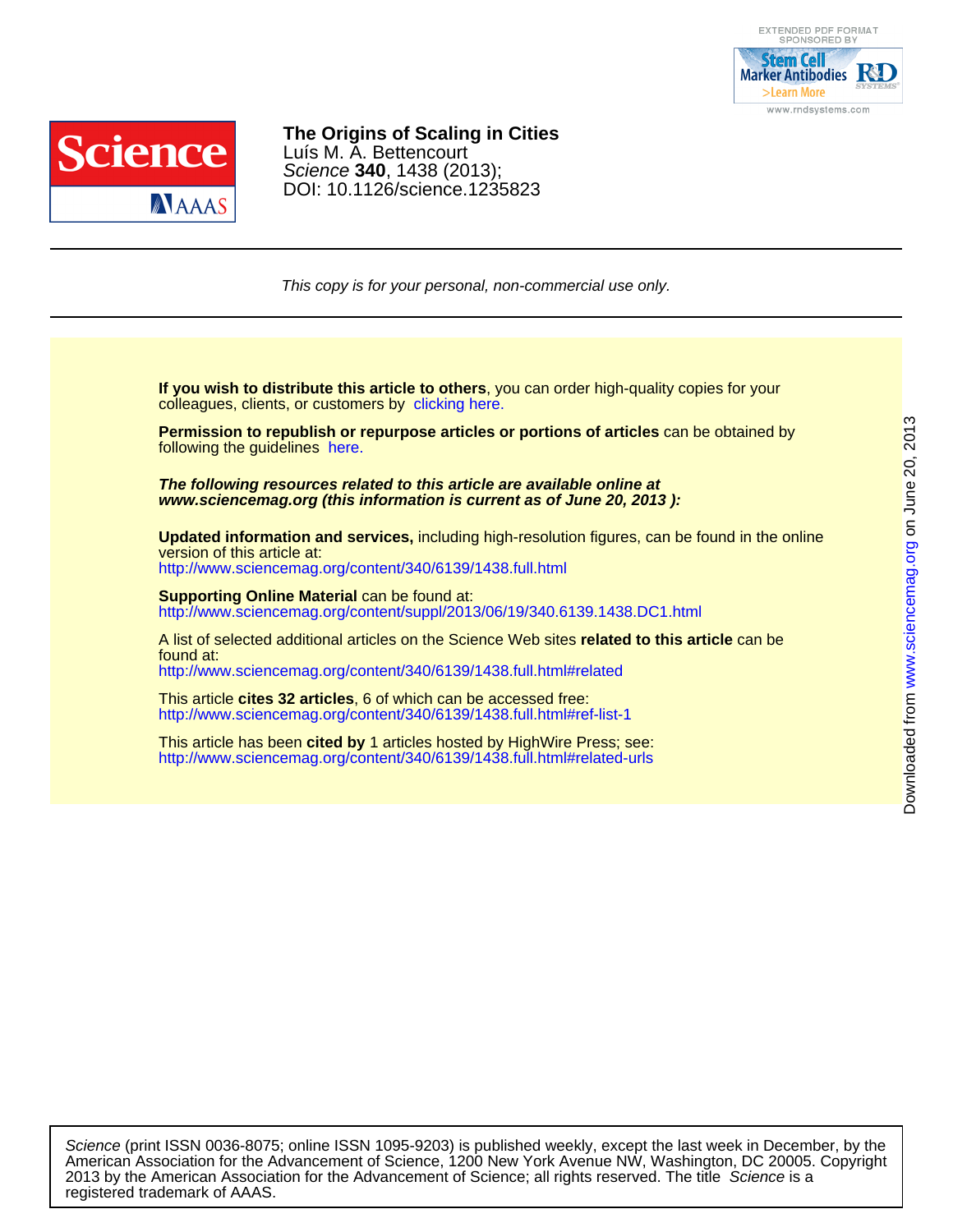# The Origins of Scaling in Cities Luís M. A. Bettencourt

Despite the increasing importance of cities in human societies, our ability to understand them scientifically and manage them in practice has remained limited. The greatest difficulties to any scientific approach to cities have resulted from their many interdependent facets, as social, economic, infrastructural, and spatial complex systems that exist in similar but changing forms over a huge range of scales. Here, I show how all cities may evolve according to a small set of basic principles that operate locally. A theoretical framework was developed to predict the average social, spatial, and infrastructural properties of cities as a set of scaling relations that apply to all urban systems. Confirmation of these predictions was observed for thousands of cities worldwide, from many urban systems at different levels of development. Measures of urban efficiency, capturing the balance between socioeconomic outputs and infrastructural costs, were shown to be independent of city size and might be a useful means to evaluate urban planning strategies.

 $\sum_{(I)}$  ities exist, in recognizable but changing<br>forms, over an enormous range of scales<br>(1), from small towns with just a few<br>neonle to the gigantic metronolis of Tokyo with forms, over an enormous range of scales people to the gigantic metropolis of Tokyo, with more than 35 million inhabitants. Many parallels have been suggested between cities and other complex systems, from river networks (2) and biological organisms  $(3-6)$  to insect colonies  $(1, 7)$  and ecosystems  $(8)$ . The central flaw of all these arguments is their emphasis on analogies of

Santa Fe Institute, 1399 Hyde Park Road, Santa Fe, NM 87501, USA.

E-mail: bettencourt@santafe.edu

form rather than function, which limit their ability to help us understand and plan cities.

Recently, our increasing ability to collect and share data on many aspects of urban life has begun to supply us with better clues to the properties of cities, in terms of general statistical patterns of land use, urban infrastructure, and rates of socioeconomic activity  $(6, 9-13)$ . These empirical observations have been summarized across several disciplines, from geography to economics, in terms of how different urban quantities (such as the area of roads or wages paid) depend on city size, usually measured by its population, N.

The evidence from many empirical studies over the past 40 years points to there being no special size to cities, so that most urban properties, Y, vary continuously with population size and are well described mathematically on average by power-law scaling relations of the form  $Y = Y_0 N^{\beta}$ , where  $Y_0$  and  $\beta$  are constants in N. The surprise, perhaps, is that cities of different sizes do have very different properties. Specifically, one generally observes that rates of social quantities (such as wages or new inventions) increase per capita with city size  $(11, 12)$  (superlinear scaling,  $\beta = 1 + \delta > 1$ , with  $\delta \approx 0.15$ ), whereas the volume occupied by urban infrastructure per capita (roads, cables, etc.) decreases (sublinear scaling,  $\beta = 1 - \delta < 1$ ) (Fig. 1). Thus, these data summarize familiar expectations that larger cities are not only more expensive and congested, but also more exciting and creative when compared to small towns.

These empirical results also suggest that, despite their apparent complexity, cities may actually be quite simple: Their average global properties may be set by just a few key parameters  $(12, 13)$ . However, the origin of these observed scaling relations and an explanation for the interdependences between spatial, infrastructural, and social facets of the city have remained a mystery.

Here, I develop a unified and quantitative framework to understand, at a theoretical level, how cities operate and how these interdependencies arise. Consider first the simplest model of a city with circumscribing land area A and





Fig. 1. Scaling of urban infrastructure and socioeconomic output. (A) Total lane miles (volume) of roads in U.S. metropolitan areas (MSAs) in 2006 (blue dots). Data for 415 urban areas were obtained from the Office of Highway Policy Information from the Federal Highway Administration (14). Lines show the best fit to a scaling relation  $Y(N) = Y_0 N^{\beta}$ (red), with  $\beta = 0.849 \pm 0.038$ [95% confidence interval (CI),  $R^2 = 0.65$ ]; the theoretical prediction,  $\beta = 5/6$ (yellow); and linear scaling  $\beta = 1$  (black). (B) Gross metropolitan product of MSAs in 2006 (green dots). Data obtained for 363 MSAs from U.S. Bureau of Economic Analysis (14). Lines describe best fit (red) to data,  $\beta = 1.126 \pm 0.023$ (95% CI,  $R^2 = 0.96$ ); the theoretical prediction,  $\beta = 7/6$  (yellow); and proportional scaling,  $\beta = 1$  (black). The two best-fit parameters in each scaling

relation were estimated by means of ordinary least-squares minimization to the linear relation between logarithmically transformed variables (14). The inset shows the estimate of G for 313 U.S. MSAs and the conservation law  $\frac{d \ln G}{d \ln N} = 0$  $(R^2 = 0.003)$ . G is measured as the product of gross domestic product and road volume, both per capita. As predicted by the theory, observed values of G for different cities cluster around its most likely value (mode, yellow line), which gives an estimate of the optimum  $G^*$ , and are bounded by the maximum  $G_{\text{max}} \simeq 8G^*$  (green line); see also Fig. 2B. Several metropolitan areas, such as Bridgeport, Connecticut (green circle); Riverside, California (yellow circle); or Brownsville, Texas (red circle), are outliers, suggesting that they are suboptimal in terms of their transportation efficiency or amount of social mixing.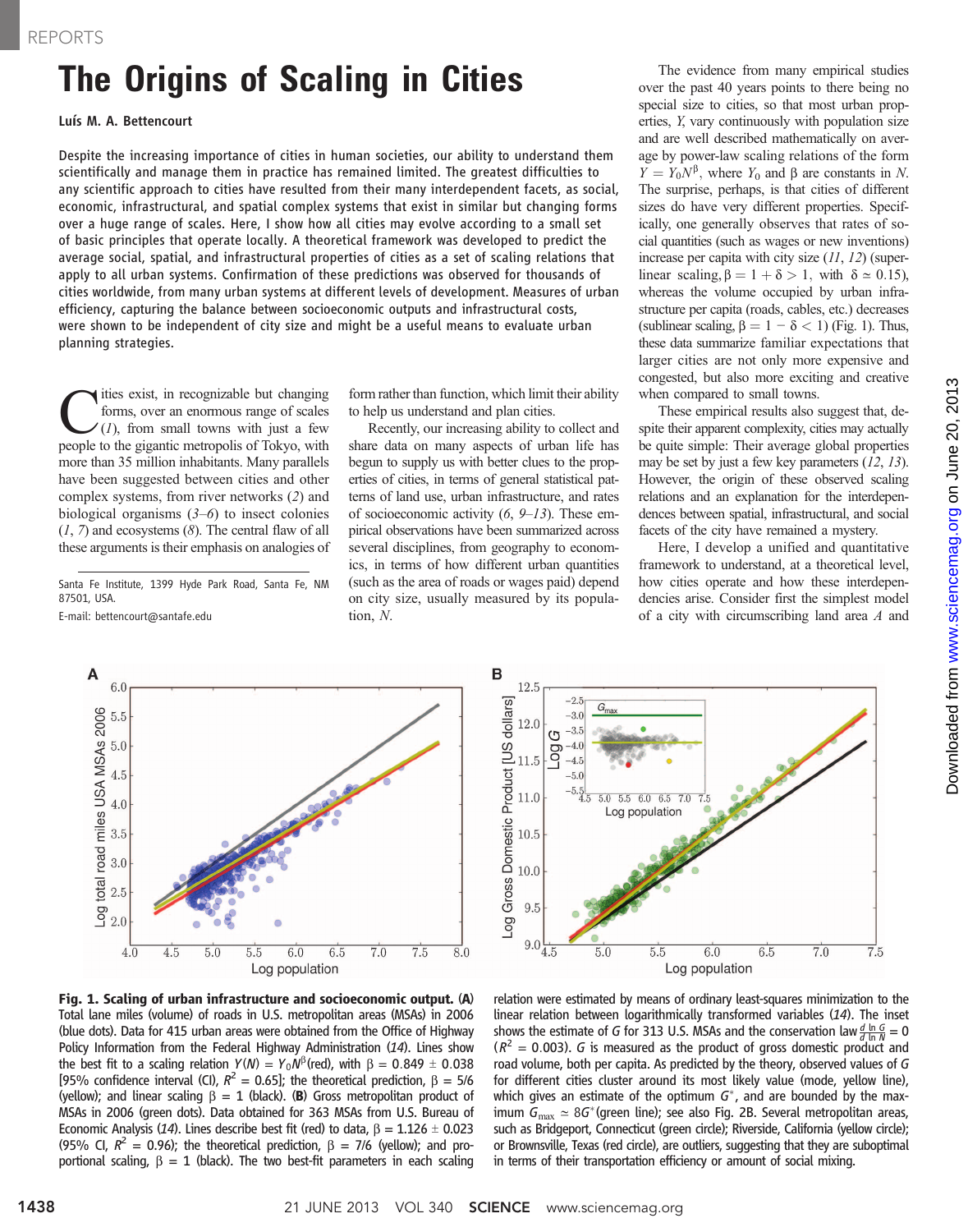population N. I write the interactions between people *i*, *j* in terms of a social network,  $F_k^{ij}$ , and assume that social interactions [e.g., friendship, employment, acquaintance, etc.] are local, take place over an interaction area  $a_0$  (a cross section in the language of physics), and have strength  $g_k$ , where k describes social link types (14). The parameters,  $g_k$  can be either positive (attractive, expressing a social benefit, e.g., mutually beneficial economic relations) or negative (repulsive, expressing a social cost, e.g., crime). All these processes share the same average underlying dynamics of social encounters in space and time, against the background of the city and its infrastructure networks.

The average number of local interactions per person is given by the product of the volume spanned by their movement,  $a_0 \ell$ , times the population density  $n = N/A$ , where  $\ell$  is the typical length traveled by people, goods, and information (14). The total average social output of a city can be obtained by multiplying the total number of interactions by the average outcome per interaction,  $\overline{g}$ , leading to  $Y = G\frac{\overline{N}^2}{A}$ , with the parameter  $G = \overline{g} a_0 \ell$  measuring the product of average social output times area, both per capita (Fig. 1). Each urban socioeconomic output, Y, has physical units set by  $g_k$ , but it is useful to think of all quantities ultimately expressed in terms of energy per unit time (power).

Another crucial property of cities is that they are mixing populations. That is, even if people in the city explore different locations at different times, anyone can in principle be reached by anyone else. This concept, familiar from population biology (15), is the basis of definitions of functional cities as metropolitan statistical areas (MSAs), e.g., by the U.S. census bureau. In practice, this means that the cost per person of a mixing population is proportional to the transverse dimension (diameter), L, of the city  $L \sim A^{1/2}$ . Thus, the total power spent in transport processes to keep the city mixed is  $T = \varepsilon L N = \varepsilon A^{1/2} N$ , where  $\varepsilon$  is a force per unit time. This cost must be covered by each individual's budget,  $y = Y/N$ , requiring  $y \approx T/N$ , which implies  $A(N) = aN^{\alpha}$  with  $\alpha = 2/3$  and  $a = (G/\varepsilon)^{\alpha}$ . The baseline area, a, increases with more productive interactions, e.g., due to economic growth, and decreasing transportation costs, as is observed in worldwide patterns of urban sprawl over time (16). Thus, I obtain  $Y = Y_0 N^{\beta}$ , where  $\beta = 2 - \alpha = 1 + 1/3 > 1$  and  $Y_0 = G^{1-\alpha} \varepsilon^{\alpha}$ . This simple model leads to area, A, varying sublinearly with  $N$  ( $\alpha$  = 2/3 < 1), and socioeconomic outputs, *Y*, varying superlinearly ( $\beta = 4/3 > 1$ ). However, this overestimates  $\beta$  because as cities grow, space becomes occupied and transportation of people, goods, and information is channeled into networks. The space created by these networks gives the correct measure of the social interactions that can occur in cities.

I propose a more realistic model by generalizing these ideas in terms of four simple assumptions:

1) Mixing population. The city develops so that citizens can explore it fully given the resources at their disposal. I formalize this principle as an entry condition  $(17)$ , by requiring that the minimum resources accessible to each urbanite,  $Y_{\text{min}}/N \sim GN/A$ , match the cost of reaching anywhere in the city. Because travel paths need not be linear, I generalize their geometry via a fractal dimension, *H*, so that distance travelled  $\propto$   $A^{HD}$ (14). Matching interaction density to costs, I obtain a generalized area scaling relation,  $A(N) = aN^{\alpha}$ , with a as before and  $\alpha = \frac{2}{2+H} [\alpha = \frac{D}{D+H} \text{ in } D]$ dimensions].  $H = 1$  allows individuals to fully explore the city within the smallest distance traveled, implying that  $N$  scales like a physical volume (14, 18).

2) Incremental network growth. This assumption requires that infrastructure networks develop gradually to connect people as they join, leading to decentralized networks (6, 19). Specifically, the scaling of Fig. 1A is obtained when the average distance between individuals  $d = n^{-1/2}$  $(A/N)^{1/2}$  equals the average length of infrastructure network per capita so that the total network area,  $A_n(N) \sim Nd = A^{1/2}N^{1/2}$ . Together with the first assumption, this implies that  $A_n \sim a^{1/2}N^{1-\delta}$ first assumption, this implies that  $A_n \sim a^{1/2} N^{1-\delta}$ <br>with  $\delta = 1/6 [A_n \sim A^{1/D} N^{(D-1)/D} = a^{1/D} N^{1-\delta}$ , with  $\delta = \frac{H}{D(D+H)}$  in D dimensions]. This has been observed in U.S. and German road networks (6, 12, 19) and tracks the average built area of more than 3600 large cities worldwide (16), measured through remote sensing.

3) Human effort is bounded, which requires that  $G$  is, on average, independent of  $N$ , i.e.,  $dG/dN = 0$  (Fig. 1B, inset). The increasing mental and physical effort that growing cities can demand from their inhabitants has been a pervasive concern to social scientists (20). Thus, this assumption is necessary to lift an important objection to any conceptualization of cities as scale-invariant systems. Bounded effort is also observed in urban cell phone communication networks (21) and is in general a function of human constraints and urban services and structure.

4) Socioeconomic outputs are proportional to local social interactions, so that  $Y = GN^2/A_n \sim N^{1+\delta}$ . From this perspective, cities are concentrations not just of people, but rather of social interactions. This point was emphasized by Jacobs (22, 23), but has been difficult to quantify. The prediction that social interactions scale with  $\beta = 1 + \delta \approx 7/6$  was observed recently in urban telecommunication networks (21). Together these assumptions predict scaling exponents for a wide variety of urban indicators, from patterns of human behavior and properties of infrastructure to the price of land  $(6, 9-12, 16, 21, 24, 25)$ , summarized in Table 1 (14).

Thus far, I obtained estimates for scaling exponents without the need for a detailed model of infrastructure. Next, I show how network models of infrastructure can help to illuminate urban planning issues. Consider the infrastructure in a city described by a network with  $h$  hierarchical levels (Fig. 2A). The network branching, b, measures the average ratio of the number of units of infrastructure at successive levels,  $N_i = b^i$ , e.g., number of paths to small roads, or larger roads to highways. I assume that the number of infrastructure units at the lowest level,  $i = h$ , equals the number of people, so that  $N_h = N$  and  $h = \ln N / \ln b$  These networks are not hierarchical trees (26) (Fig. 2A). The length of a network segment (such as a road) at level  $i$  is  $l_i$ , crossing a land area  $a_i$ , and its transverse dimension is  $s_i$ , and area in 3D networks and a length in 2D. To obtain the above scaling relations, I assume that the transverse dimension of the smallest network units,  $s$ <sup>\*</sup>, is independent of N. This leads to the scaling of network width,  $s_i = s * b^{(1-\delta)(h-i)}$ , which says that highways or water mains are much wider than building corridors or household

Table 1. Urban indicators and their scaling relations. Columns show measured exponent ranges (see table S3 for details). Also shown are predicted values for  $D = 2$ ,  $H = 1$  (the simplest theoretical expectation) and for general D, H. Agglomeration effects vanish as  $H \rightarrow 0$  (14). The larger range for the observed land-area exponent is likely the result of different definitions of the city in space and distinct measurement types. See table S3 and supplementary text for specific values of observed exponents, discussion, and additional data sources.

| Urban scaling relations                           | Observed exponent range | Model<br>$(D = 2, H = 1)$ | Model<br>D, H                    |
|---------------------------------------------------|-------------------------|---------------------------|----------------------------------|
| Land area<br>$A = aN^{\alpha}$                    | [0.56, 1.04]            | $\alpha = \frac{2}{3}$    | $\alpha = \frac{D}{D+H}$         |
| Network volume<br>$A_n = A_0 N^v$                 | [0.74, 0.92]            | $v = \frac{5}{6}$         | $v = 1 - \delta$                 |
| Network length<br>$L_n = L_0 N^{\lambda}$         | [0.55, 0.78]            | $\lambda = \frac{2}{3}$   | $\lambda = \alpha$               |
| Interactions per capita<br>$I_i = I_0 N^{\delta}$ | [0.00, 0.25]            | $\delta = \frac{1}{6}$    | $\delta = \frac{H}{D(D+H)}$      |
| Socioeconomic rates<br>$Y = Y_0 N^{\beta}$        | [1.01, 1.33]            | $\beta = \frac{7}{6}$     | $\beta = 1 + \delta$             |
| Network power<br>dissipation $W = W_0 W^\omega$   | [1.05, 1.17]            | $\omega = \frac{7}{6}$    | $\omega = 1 + \delta$            |
| Average land rents<br>$P_1 = P_0 N \delta_l$      | [0.46, 0.52]            | $\delta_l = \frac{1}{2}$  | $\delta_1 = 1 - \alpha + \delta$ |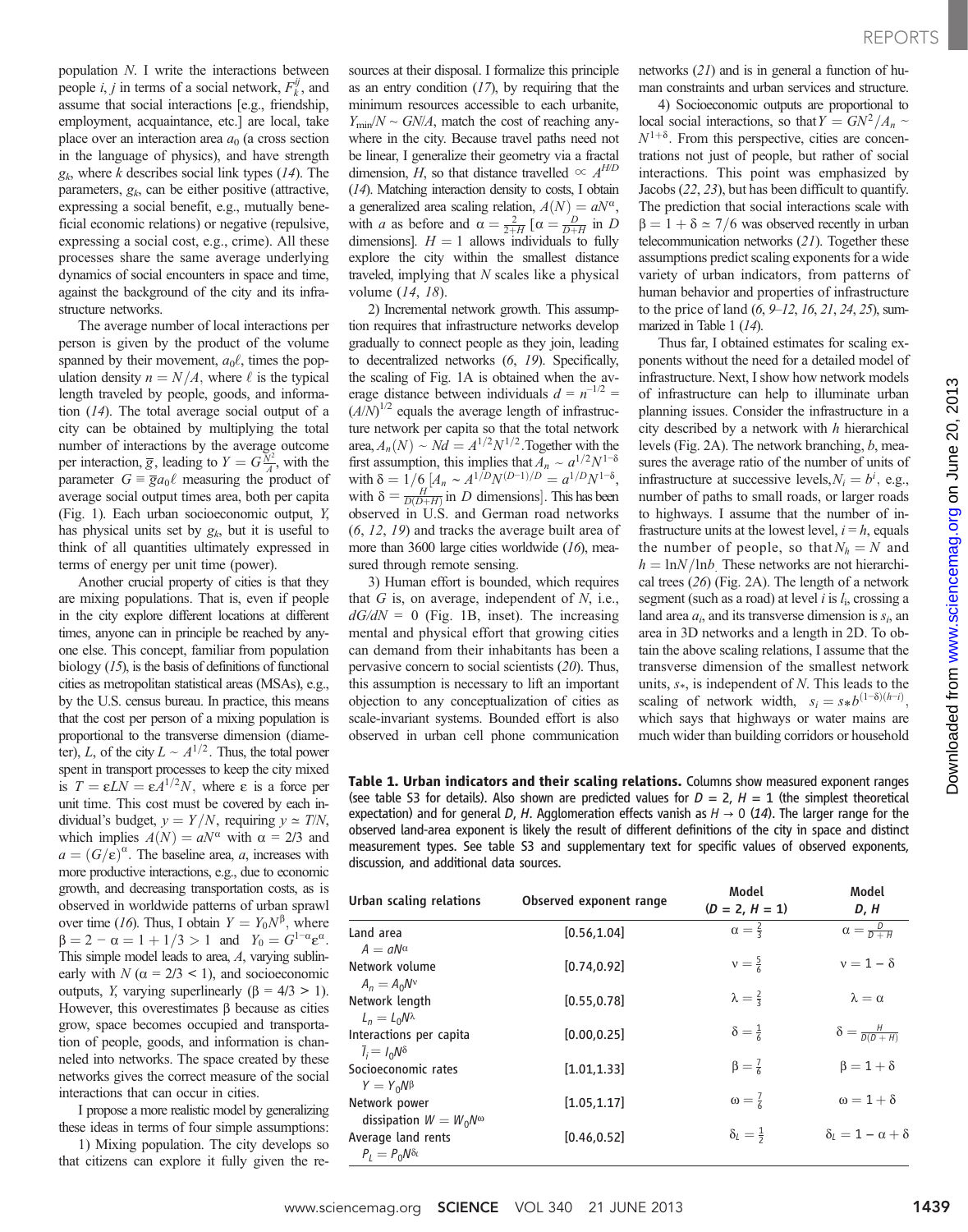## REPORTS

pipes,  $s_0 = s * b^{(1-\delta)h} \gg s_h = s*.$  Additionally, because infrastructure must reach everyone in the city (6, 18), total network length is area filling,  $l_i = a_i/l$ , with  $a_i = ab^{(\alpha-1)i}$ . This means that the land area per person,  $a_h = aN^{\alpha-1}$ , and shortest network distance,  $l_h = (a/l)N^{\alpha-1}$ , which defines l, decrease with N. The total network length  $L_n$ and network area  $A_n$  follow from the sum of the geometric series over levels

$$
L_n = \sum_{i=0}^h l_i N_i = \frac{a}{l} \sum_{i=0}^h b^{ai}
$$
  
=  $\frac{a}{l} \frac{b^{\alpha(h+1)} - 1}{b^{\alpha} - 1} \approx L_0 N^{\alpha}, L_0 = a/l$  (1)  

$$
A_n = \sum_{i=0}^h s_i l_i N_i
$$
  
=  $s * \frac{a}{l} b^{(1-\delta)h} \sum_{i=0}^h b^{(\alpha+\delta-1)i} \approx A_0 N^{1-\delta},$   

$$
A_0 = \frac{a}{l(1 - b^{\alpha+\delta-1})}
$$
 (2)

where I took  $\alpha + \delta < 1$ , which holds for  $D > 1$ .

I can now compute the cost of maintaining the city connected as the energy necessary for moving people, goods, and information across its infrastructure networks. These movements form a set of currents, transporting various quantities across the city and can be quantified by means of the language of circuits. The scaling of  $s_i$  together with total current, J, conservation across levels  $J_i = s_i \rho_i v_i N_i = s_{i-1} \rho_{i-1} v_{i-1} N_{i-1} = J_{i-1}$  for all *i*, sets the scaling for  $\rho_i v_i$ , the current density at level *i*, where  $\rho_i$  is the density of carriers in the network and  $v_i$  their average velocity. This quantity is interesting because it controls the dissipation mechanisms in any network. I obtain  $\rho_i v_i = b^{-\delta} \rho_{i-1} v_{i-1}$ , which implies that the current density decreases with increasing  $i$ , so that highways are faster and/or more densely packed than smaller roads (27, 28). Making the additional assumption that individual needs,  $\rho_h v_h = \rho_* v_*$ , are independent of N (12) leads to  $\rho_i v_i = b^{\delta(h-i)} \rho * v *$ . Then, the total current  $J_i =$  $J = J_0N$ , with  $J_0 = s*\rho*\nu*$ , which is a function only of individuals' characteristics.

There are many forms of energy dissipation in networks, including those that occur at large velocity or density. Here, I make the standard assumption that the resistance per unit length per transverse network area,  $r$ , is constant  $(2, 5)$ , leading to the resistance per network segment,  $r_i = r \frac{l_i}{s_i}$ . For  $N_i$ resistance per network segment,  $r_i = r_{s_i}$ . For  $r_{i_1}$  parallel resistors this gives the total resistance per level,  $R_i = \frac{r_i}{N_i} = \frac{dr}{ds} b^{-(1-\alpha+\delta)i-(1-\delta)h}$ . The total power dissipated, W, follows from summing  $W_i = R_i J_i^2$  over levels,

$$
W = J^2 \sum_{i=1}^{h} R_i
$$
  
=  $J^2 \frac{ar}{ls*} b^{-(1-\delta)h} \frac{1 - b^{-(1-\alpha+\delta)(h+1)}}{1 - b^{-1+\alpha-\delta}} \approx W_0 N^{1+\delta},$   

$$
W_0 = \frac{arJ_0^2}{ls* (1 - b^{-1+\alpha-\delta})}
$$
 (3)

which scales superlinearly, with exponent  $1+\delta =$ 1+1/6 in  $D = 2$ ,  $H = 1$ . Thus, energy dissipation scales with population like social interactions, as observed in German urban power grids (12), so that the ratio  $Y/W$ , a measure of urban efficiency, is independent of city size.

Finally, I show that these results can be derived by maximizing net urban output, *L*, as the difference between social interaction outcomes, Y, and infrastructure energy dissipation, W, under settlement and network constraints,

$$
\mathcal{L} = Y - W + \lambda_1 (\varepsilon A^{H/D} - GN/A) +
$$

$$
\lambda_2 (A_n - cNd) \underset{d\mathcal{L}/dG = 0}{\longrightarrow} \frac{2\alpha - 1}{\alpha} G^* \frac{N^2}{A_n(N)}
$$
(4)

where  $c = A_0 a^{-1/D}$  and  $\lambda_1$ ,  $\lambda_2$  are Lagrange multipliers. Equation 4 gives the basis for the derivation of the properties of every segment in the network, through Eqs. 1 and 2, in analogy with  $(2, 4, 5)$ . The novelty in Eq. 4 is the prediction of an optimal  $G = G^*$ , through  $d\mathcal{L}/dG = 0$ , and the expectation that values of  $G$  for different cities fluctuate around this value, as observed in Fig. 1B (inset).

To see this, consider that, keeping e fixed and  $a = (G/\varepsilon)^{\alpha}$ , both Yand W grow with G, because  $Y_0 \sim G^{1-\alpha}$  and  $W_0 \sim G^{\alpha}$ . This tension between social interactivity, transportation costs, and spatial settlement patterns is at the root of most urban planning and policy. The limiting values of G follow from the solutions to  $\mathcal{L} = 0$ :  $G = 0$  and

$$
G = G_{\text{max}} = \left[ \frac{(eI)^{2\alpha}}{r'J_0^2} I^{2(1-\alpha)} \right]^{\frac{1}{2\alpha-1}}, \text{where } r' \approx r \ (14). \ \text{It}
$$

follows that  $G^* = \left(\frac{1-\alpha}{\alpha}\right)^{1/(2\alpha-1)} G_{\text{max}} \simeq G_{\text{max}}/8$ , with  $\alpha \simeq 2/3$  (Fig. 1B, inset). Thus, cities will form if the balance of social interactions is positive,  $\bar{g} > 0$ . However, there is an upper value of  $G = G_{\text{max}}$ (Fig. 1B, inset) beyond which dissipation costs overcome social benefits and a city may split up into regions. For  $G < G^*$ , the social interaction potential of a city is underdeveloped. Such places tend to be poorer and have less advanced infrastructure. Thus, I would expect that cities such as Riverside, California, or Brownsville, Texas (Fig. 1B), where estimates of  $G$  are less than average, would typically benefit from measures



Fig. 2. The spatial city and its social and dissipative processes. (A) Gray blocks denote settled areas, and spaces in between (white, yellow, green) represent infrastructure networks, treated in terms of a size hierarchy. Total network length  $L_n = 2(n_b + 1)L \approx A/l$  is area filling (circle), where  $n_b$  is the number of blocks across the city (14). Red lines denote the volume of public space spanned by an individual, which determines his or her average number of social interactions. As the city grows and new land is settled (orange blocks), the infrastructure network grows incrementally (orange segments). The flux  $\rho_i v_i$  in larger network segments is higher (black dots plus arrows), controlling the energy dissipation in the city. (B) There is an optimal value of G at which cities are most productive. Cities can exist when social interactions are positive  $G > G_{\text{min}} = 0$ , and less than an upper value  $G < G_{\text{max}}$  (red circles), at which point dissipation costs overcome benefits. The optimal  $G = G^*$  (green circle) corresponds to the most efficient city.